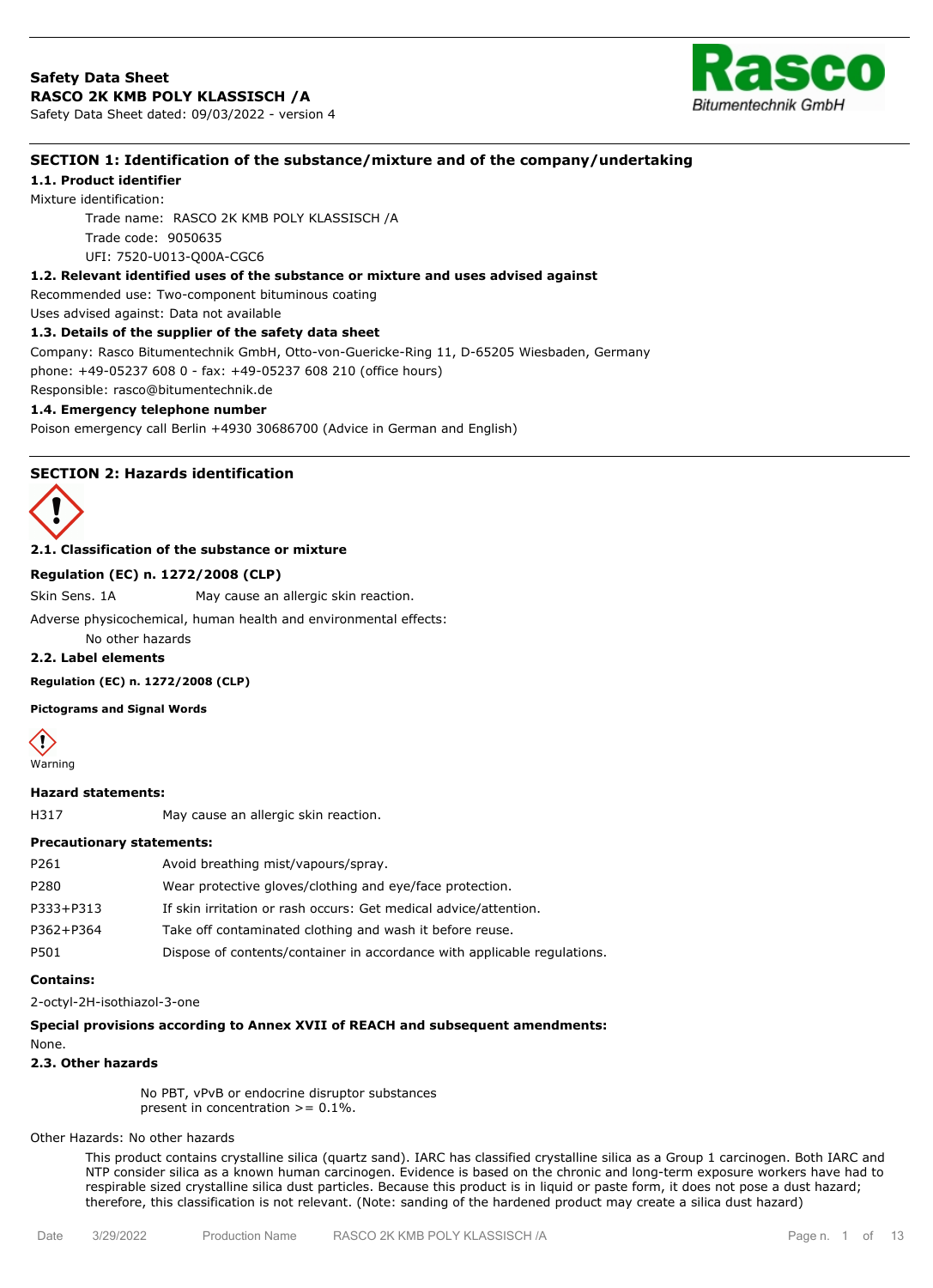## **SECTION 3: Composition/information on ingredients**

#### **3.1. Substances**

Not Relevant

#### **3.2. Mixtures**

Mixture identification: RASCO 2K KMB POLY KLASSISCH /A

## **Hazardous components within the meaning of the CLP regulation and related classification:**

| <b>Concentration Name</b><br>(% w/w)              |                                                | Ident. Numb.                                                    | <b>Classification</b>                                                                                                                                                                                                                                                                                                                                                                                                           | <b>Registration Number</b> |
|---------------------------------------------------|------------------------------------------------|-----------------------------------------------------------------|---------------------------------------------------------------------------------------------------------------------------------------------------------------------------------------------------------------------------------------------------------------------------------------------------------------------------------------------------------------------------------------------------------------------------------|----------------------------|
| $≥0.05 - <0.1%$ pentane                           |                                                | CAS: 109-66-0<br>EC: 203-692-4<br>Index: 601-006-<br>$00-1$     | Flam. Lig. 2, H225; Asp. Tox. 1,<br>H304; STOT SE 3, H336; Aquatic<br>Chronic 2, H411                                                                                                                                                                                                                                                                                                                                           |                            |
| $\geq$ 0.01 - < 0.016 isopentane<br>$\frac{0}{0}$ |                                                | CAS:78-78-4<br>EC:201-142-8<br>Index: 601-006-<br>$00-1$        | Self-react. G, H224; Flam. Lig. 1, 01-2119475602-38-XXXX<br>H304; Asp. Tox. 1, H336; STOT SE<br>3, H411; Aquatic Chronic 2                                                                                                                                                                                                                                                                                                      |                            |
| $\geq 0.0015 -$<br>$< 0.005 \%$                   | ethylene glycol                                | CAS: 107-21-1<br>EC: 203-473-3<br>Index: 603-027-<br>$00-1$     | Acute Tox. 4, H302; STOT RE 2,<br>H373                                                                                                                                                                                                                                                                                                                                                                                          | 01-2119456816-28-xxxx      |
| $\geq 0.0015 -$<br>$< 0.005 \%$                   | 2-octyl-2H-isothiazol-3-one                    | CAS: 26530-20-1<br>EC: 247-761-7<br>Index: 613-112-<br>$00 - 5$ | Acute Tox. 2, H330 Acute Tox. 3,<br>H311 Acute Tox. 3, H301 Skin<br>Corr. 1, H314 Eye Dam. 1, H318<br>Skin Sens. 1A, H317 Aquatic Acute<br>1, H400 Aquatic Chronic 1, H410<br>Corrosive to the respiratory tract.,<br>M-Chronic: 100, M-Acute: 100<br><b>Specific Concentration Limits:</b><br>$C \ge 0.0015\%$ : Skin Sens. 1A H317<br><b>Acute Toxicity Estimate:</b><br>ATE - Oral: 125mg/kg bw<br>ATE - Dermal: 311mg/kg bw |                            |
| $\geq 0.0015 -$<br>$< 0.005 \%$                   | free crystalline silica ( $\varnothing$ <10 µ) | CAS: 14808-60-7<br>EC:238-878-4                                 | STOT RE 1, H372                                                                                                                                                                                                                                                                                                                                                                                                                 |                            |

# **SECTION 4: First aid measures**

### **4.1. Description of first aid measures**

In case of skin contact:

Immediately take off all contaminated clothing.

Areas of the body that have - or are only even suspected of having - come into contact with the product must be rinsed immediately with plenty of running water and possibly with soap.

Wash thoroughly the body (shower or bath).

Remove contaminated clothing immediately and dispose of safely.

In case of eyes contact:

Wash immediately with water.

In case of Ingestion:

Do not induce vomiting, get medical attention showing the SDS and the hazard label.

In case of Inhalation:

Remove casualty to fresh air and keep warm and at rest.

## **4.2. Most important symptoms and effects, both acute and delayed**

Not available

# **4.3. Indication of any immediate medical attention and special treatment needed**

In case of accident or unwellness, seek medical advice immediately (show directions for use or safety data sheet if possible).

Treatment:

(see paragraph 4.1)

## **SECTION 5: Firefighting measures**

## **5.1. Extinguishing media**

## Suitable extinguishing media:

Water.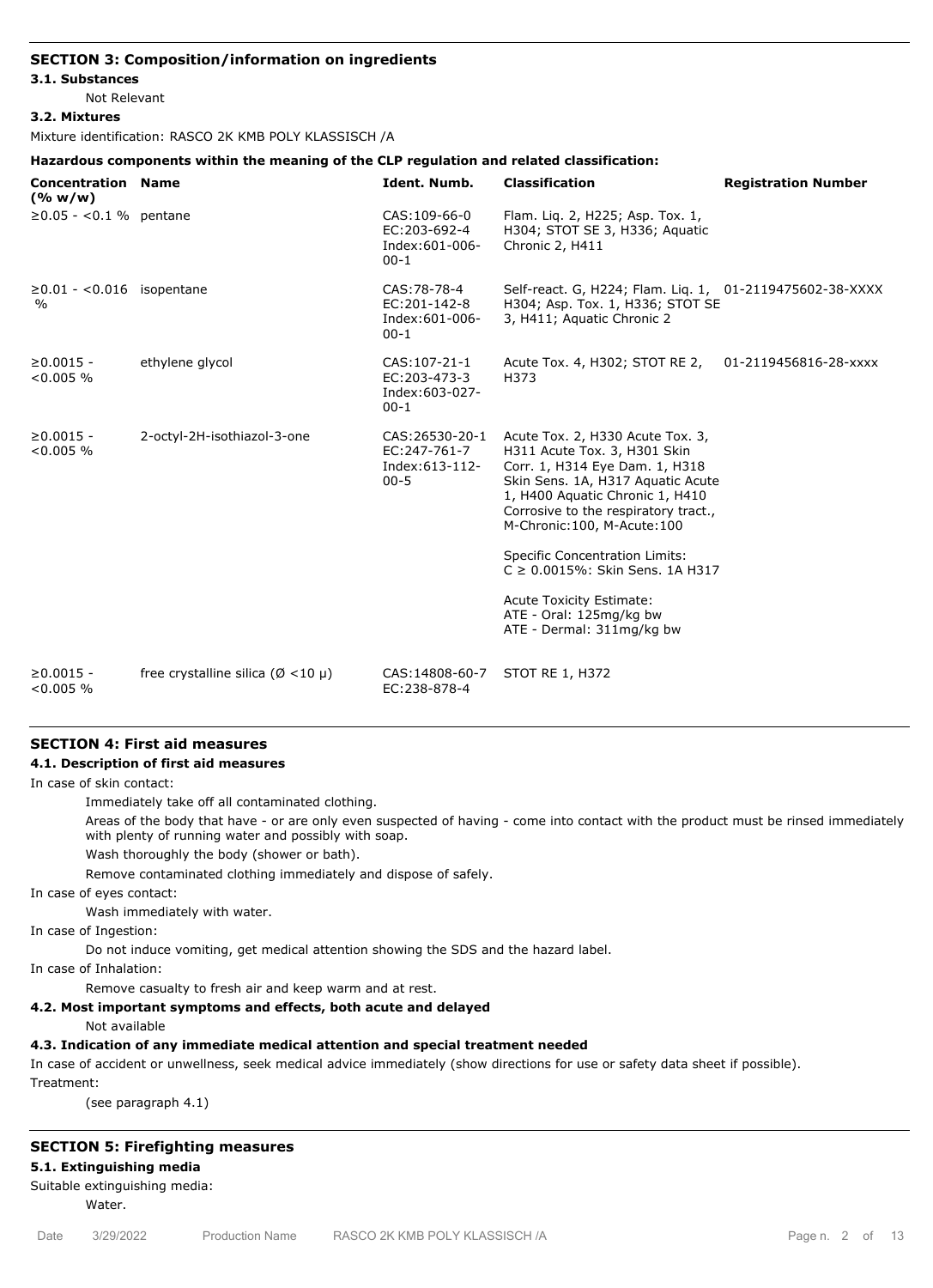#### Carbon dioxide (CO2).

Extinguishing media which must not be used for safety reasons: None in particular.

#### **5.2. Special hazards arising from the substance or mixture**

Do not inhale explosion and combustion gases.

### **5.3. Advice for firefighters**

Use suitable breathing apparatus.

#### **SECTION 6: Accidental release measures**

### **6.1. Personal precautions, protective equipment and emergency procedures**

Wear personal protection equipment.

Remove persons to safety.

## **6.2. Environmental precautions**

Do not allow to enter into soil/subsoil. Do not allow to enter into surface water or drains.

Limit leakages with earth or sand.

### **6.3. Methods and material for containment and cleaning up**

Suitable material for taking up: absorbing material, organic, sand

Retain contaminated washing water and dispose it.

# **6.4. Reference to other sections**

See also section 8 and 13

## **SECTION 7: Handling and storage**

#### **7.1. Precautions for safe handling**

Avoid contact with skin and eyes, inhalation of vapours and mists.

Don't use empty container before they have been cleaned.

Before making transfer operations, assure that there aren't any incompatible material residuals in the containers.

Contaminated clothing should be changed before entering eating areas.

Do not eat or drink while working.

# See also section 8 for recommended protective equipment.

## **7.2. Conditions for safe storage, including any incompatibilities**

Keep away from food, drink and feed.

Incompatible materials:

## None in particular.

Instructions as regards storage premises:

Adequately ventilated premises.

#### **7.3. Specific end use(s)**

Recommendation(s)

None in particular

#### Industrial sector specific solutions:

None in particular

#### **SECTION 8: Exposure controls/personal protection**

#### **8.1. Control parameters**

#### **List of components with OEL value**

| Component | <b>OEL</b><br>Type | Country                | <b>Ceiling Long</b> | Term<br>mg/m3 | Long<br>Term<br>ppm | <b>Short</b><br>Term<br>mg/m3 | Short<br>Term<br>ppm | <b>Behaviour Note</b> |                                                                                     |
|-----------|--------------------|------------------------|---------------------|---------------|---------------------|-------------------------------|----------------------|-----------------------|-------------------------------------------------------------------------------------|
| pentane   |                    | <b>National SWEDEN</b> |                     | 1800          | 600                 | 2000                          | 750                  |                       |                                                                                     |
|           |                    | <b>National NORWAY</b> |                     | 750           | 250                 |                               |                      |                       |                                                                                     |
|           |                    | <b>National SWEDEN</b> |                     | 1800          | 600                 | 2000                          | 750                  |                       |                                                                                     |
|           | EU                 | None                   |                     | 3000          | 1000                |                               |                      |                       |                                                                                     |
|           |                    | <b>National NORWAY</b> |                     | 1500          | 500                 | 3000                          | 1000                 |                       |                                                                                     |
|           | ACGIH              | None                   |                     |               | 1000                |                               |                      |                       | Narcosis, resp tract irr                                                            |
|           |                    | <b>National NORWAY</b> |                     | 1500          | 500                 | 3000                          | 1000                 |                       |                                                                                     |
|           | <b>DFG</b>         | <b>GERMANY</b>         | C                   |               |                     | 6000                          | 2000                 |                       |                                                                                     |
|           | ACGIH              |                        |                     |               | 1000                |                               |                      |                       | narcosis and respiratory<br>tract irritation (listed under<br>Pentane, all isomers) |
|           |                    | <b>National SWEDEN</b> |                     | 1800          | 600                 |                               |                      |                       |                                                                                     |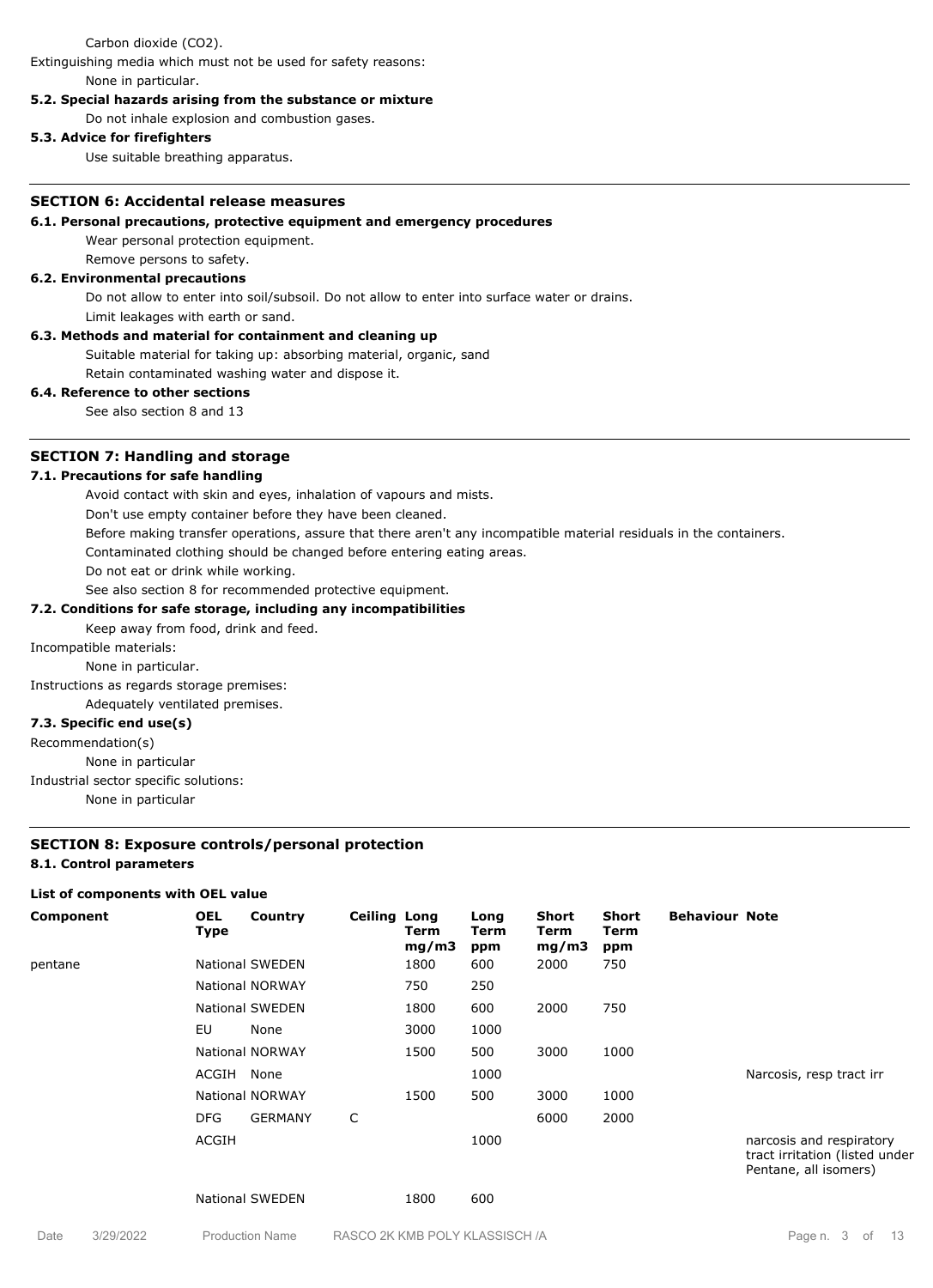|            | EU             |                                                  |   | 3000         | 1000 |       |       | Indicative |                                                                                     |
|------------|----------------|--------------------------------------------------|---|--------------|------|-------|-------|------------|-------------------------------------------------------------------------------------|
|            |                | National FRANCE                                  |   | 3000         | 1000 |       |       |            |                                                                                     |
|            | National SPAIN |                                                  |   | 3000         | 1000 |       |       |            |                                                                                     |
|            |                | <b>National GREECE</b>                           |   | 2950         | 1000 | 2950  | 1000  |            |                                                                                     |
|            |                | National DENMARK                                 |   | 1500         | 500  |       |       |            |                                                                                     |
|            |                | National FINLAND                                 |   | 1500         | 500  | 1900  | 630   |            |                                                                                     |
|            |                | National GERMANY                                 |   | 3000         | 1000 |       |       |            |                                                                                     |
|            |                | <b>National PORTUGAL</b>                         |   | 3000         | 1000 |       |       |            |                                                                                     |
|            |                | <b>National NORWAY</b>                           |   | 750          | 250  | 937.5 | 312.5 |            |                                                                                     |
|            |                | National BELGIUM                                 |   | 1800         | 600  | 2250  | 750   |            |                                                                                     |
|            | <b>NDS</b>     | POLAND                                           |   | 3000         |      |       |       |            |                                                                                     |
|            |                |                                                  |   |              |      |       |       |            |                                                                                     |
|            | <b>CHE</b>     | SWITZERLAND                                      |   |              |      | 3600  | 1200  |            |                                                                                     |
|            | <b>NDS</b>     | NETHERLANDS<br>National CZECH<br><b>REPUBLIC</b> |   | 1800<br>2000 |      |       |       |            |                                                                                     |
|            |                | <b>National HUNGARY</b>                          |   | 2950         |      |       |       |            |                                                                                     |
|            |                | National ESTONIA                                 |   | 3000         | 1000 |       |       |            |                                                                                     |
|            |                | National LATVIA                                  |   | 3000         | 1000 |       |       |            |                                                                                     |
|            |                | National CZECH<br>REPUBLIC                       | C |              |      | 4500  |       |            |                                                                                     |
|            |                | National SLOVAKIA                                |   | 3000         | 1000 |       |       |            |                                                                                     |
|            |                | National SLOVENIA                                |   | 3000         | 1000 |       |       |            |                                                                                     |
|            |                | National UNITED<br>KINGDOM                       |   | 1800         | 600  | 5400  | 1800  |            |                                                                                     |
|            |                | National BULGARIA                                |   | 3000.0       | 1000 |       |       |            |                                                                                     |
|            |                | National ROMANIA                                 |   | 3000         | 1000 |       |       |            |                                                                                     |
|            | <b>TUR</b>     | <b>TURKEY</b>                                    |   | 3000         | 1000 |       |       |            |                                                                                     |
|            |                | National LITHUANIA                               |   | 3000         | 1000 |       |       |            |                                                                                     |
|            |                | <b>National CROATIA</b>                          |   |              |      |       |       |            |                                                                                     |
|            |                |                                                  |   | 3000         | 1000 |       |       |            |                                                                                     |
|            |                | National SLOVENIA                                |   | 3000         | 1000 | 6000  | 2000  |            |                                                                                     |
| isopentane |                | National SWEDEN                                  |   | 1800         | 600  | 2000  | 750   |            | SWEDEN, Short-term value,<br>15 minutes average value                               |
|            |                | <b>National NORWAY</b>                           |   | 750          | 250  |       |       |            |                                                                                     |
|            | EU             | None                                             |   | 3000         | 1000 |       |       |            |                                                                                     |
|            |                | National NORWAY                                  |   | 1500         | 500  | 3000  | 1000  |            |                                                                                     |
|            | ACGIH None     |                                                  |   |              | 1000 |       |       |            | Narcosis, resp tract irr                                                            |
|            | <b>DFG</b>     | <b>GERMANY</b>                                   | C |              |      | 6000  | 2000  |            |                                                                                     |
|            | ACGIH          |                                                  |   |              | 1000 |       |       |            | narcosis and respiratory<br>tract irritation (listed under<br>Pentane, all isomers) |
|            |                | National SWEDEN                                  |   | 1800         | 600  |       |       |            |                                                                                     |
|            | EU             |                                                  |   | 3000         | 1000 |       |       | Indicative |                                                                                     |
|            |                | <b>National FRANCE</b>                           |   | 3000         | 1000 |       |       |            |                                                                                     |
|            | National SPAIN |                                                  |   | 3000         | 1000 |       |       |            |                                                                                     |
|            |                | <b>National GREECE</b>                           |   | 2950         | 1000 |       |       |            |                                                                                     |
|            |                | National DENMARK                                 |   | 1500         | 500  |       |       |            |                                                                                     |
|            |                | National FINLAND                                 |   | 1500         | 500  | 1900  | 630   |            |                                                                                     |
|            |                | <b>National GERMANY</b>                          |   | 3000         | 1000 |       |       |            |                                                                                     |
|            |                | National PORTUGAL                                |   | 3000         | 1000 |       |       |            |                                                                                     |
|            |                | <b>National NORWAY</b>                           |   | 750          | 250  | 937.5 | 312.5 |            |                                                                                     |
|            |                | National BELGIUM                                 |   | 1800         | 600  | 2250  | 750   |            |                                                                                     |
|            | <b>NDS</b>     | POLAND                                           |   | 3000         |      |       |       |            |                                                                                     |
|            | <b>CHE</b>     | SWITZERLAND                                      |   |              |      | 3600  | 1200  |            |                                                                                     |
|            | <b>NDS</b>     | NETHERLANDS                                      |   | 1800         |      |       |       |            |                                                                                     |
|            |                |                                                  |   |              |      |       |       |            |                                                                                     |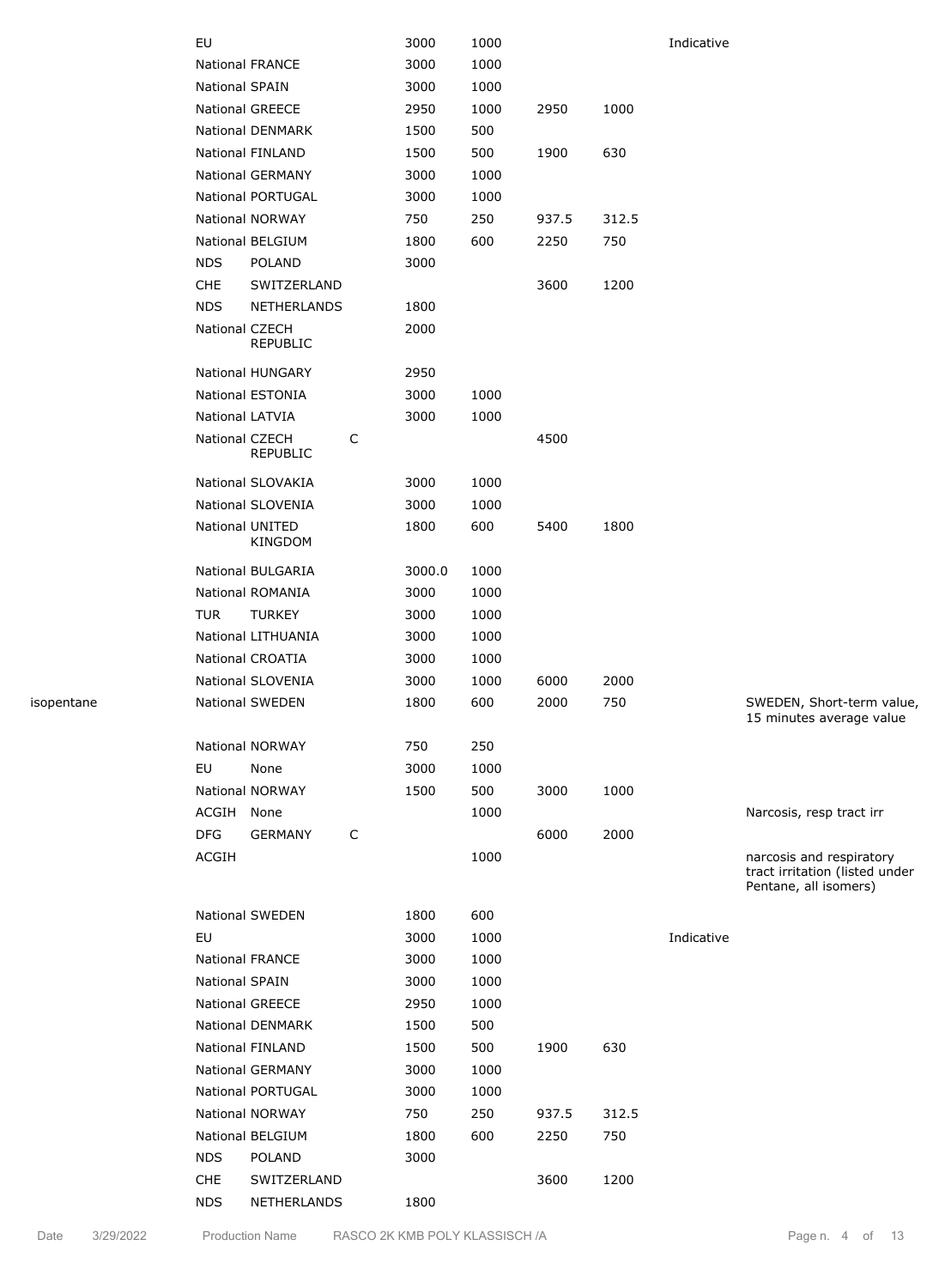|                 | National CZECH<br><b>REPUBLIC</b> |   | 3000   |      |      |      |                                                                                       |
|-----------------|-----------------------------------|---|--------|------|------|------|---------------------------------------------------------------------------------------|
|                 | National HUNGARY                  |   | 3000   |      |      |      |                                                                                       |
|                 | National ESTONIA                  |   | 3000   | 1000 |      |      |                                                                                       |
|                 | National LATVIA                   |   | 3000   | 1000 |      |      |                                                                                       |
|                 | National CZECH<br><b>REPUBLIC</b> | C |        |      | 4500 |      |                                                                                       |
|                 | National SLOVAKIA                 |   | 3000   | 1000 |      |      |                                                                                       |
|                 | National SLOVENIA                 |   | 3000   | 1000 |      |      |                                                                                       |
|                 | National UNITED<br><b>KINGDOM</b> |   | 1800   | 600  | 5400 | 1800 |                                                                                       |
|                 | National BULGARIA                 |   | 3000.0 | 1000 |      |      |                                                                                       |
|                 | National ROMANIA                  |   | 3000   | 1000 |      |      |                                                                                       |
|                 | <b>TUR</b><br><b>TURKEY</b>       |   | 3000   | 1000 |      |      |                                                                                       |
|                 | National LITHUANIA                |   | 3000   | 1000 |      |      |                                                                                       |
|                 | <b>National CROATIA</b>           |   | 3000   | 1000 |      |      |                                                                                       |
|                 | National SLOVENIA                 |   | 3000   | 1000 | 6000 | 2000 |                                                                                       |
| ethylene glycol | National SWEDEN                   |   | 25     | 10   | 50   | 20   | SWEDEN, Short-term value,<br>15 minutes average value                                 |
|                 | <b>National FINLAND</b>           |   | 50     | 20   | 100  | 40   | FINLAND, hud                                                                          |
|                 | National NORWAY                   |   | 52     | 20   | 104  | 40   | NORWAY, H5                                                                            |
|                 | National SWEDEN                   |   | 25     | 10   | 50   | 20   | SWEDEN, Short-term value,<br>15 minutes average value                                 |
|                 | EU<br>None                        |   | 52     | 20   | 104  | 40   | Skin                                                                                  |
|                 | National NORWAY                   |   | 10     | 10   | 20   | 20   |                                                                                       |
|                 | ACGIH None                        | C |        |      | 100  |      | (H), A4 - URT and eye irr                                                             |
|                 | National NORWAY                   |   | 26     |      | 52   |      |                                                                                       |
|                 | <b>DFG</b><br><b>GERMANY</b>      | C |        |      | 52   | 20   |                                                                                       |
|                 | ACGIH                             |   |        | 25   | 10   | 50   | A4 - Not Classifiable as a<br>Human Carcinogen; upper<br>respiratory tract irritation |
|                 | National SWEDEN                   |   | 25     | 10   |      |      |                                                                                       |
|                 | National FRANCE                   |   | 52     | 20   | 104  | 40   |                                                                                       |
|                 | National SPAIN                    |   | 52     | 20   | 104  | 40   |                                                                                       |
|                 | National GREECE                   |   | 125    | 50   | 125  | 50   |                                                                                       |
|                 | National DENMARK                  |   | 26     | 10   |      |      |                                                                                       |
|                 | National DENMARK                  |   | 10     | 10   |      |      |                                                                                       |
|                 | National FINLAND                  |   | 50     | 20   | 100  | 40   |                                                                                       |
|                 | <b>National PORTUGAL</b>          |   | 52     | 20   | 104  | 40   |                                                                                       |
|                 | National NORWAY                   |   | 52     | 20   | 104  | 40   |                                                                                       |
|                 | <b>NDS</b><br>POLAND              |   | 15     |      |      |      |                                                                                       |
|                 | NDSCh POLAND                      |   |        |      | 50   |      |                                                                                       |
|                 | National PORTUGAL                 | C |        |      | 100  |      |                                                                                       |
|                 | <b>CHE</b><br>SWITZERLAND         |   |        |      | 52   | 20   |                                                                                       |
|                 | <b>NDS</b><br>NETHERLANDS         |   | 52     |      | 104  |      |                                                                                       |
|                 | <b>NDS</b><br>NETHERLANDS         |   | 10     |      | 104  |      |                                                                                       |
|                 | National GERMANY                  |   | 26     | 10   |      |      |                                                                                       |
|                 | National CZECH<br>REPUBLIC        |   | 50     |      |      |      |                                                                                       |
|                 | National HUNGARY                  |   | 52     |      | 104  |      |                                                                                       |
|                 | National SLOVAKIA                 |   | 52     | 20   |      |      |                                                                                       |
|                 | National SLOVENIA                 |   | 52     | 20   | 104  | 40   |                                                                                       |
|                 | National UNITED<br>KINGDOM        |   | 10     | 20   | 104  | 40   |                                                                                       |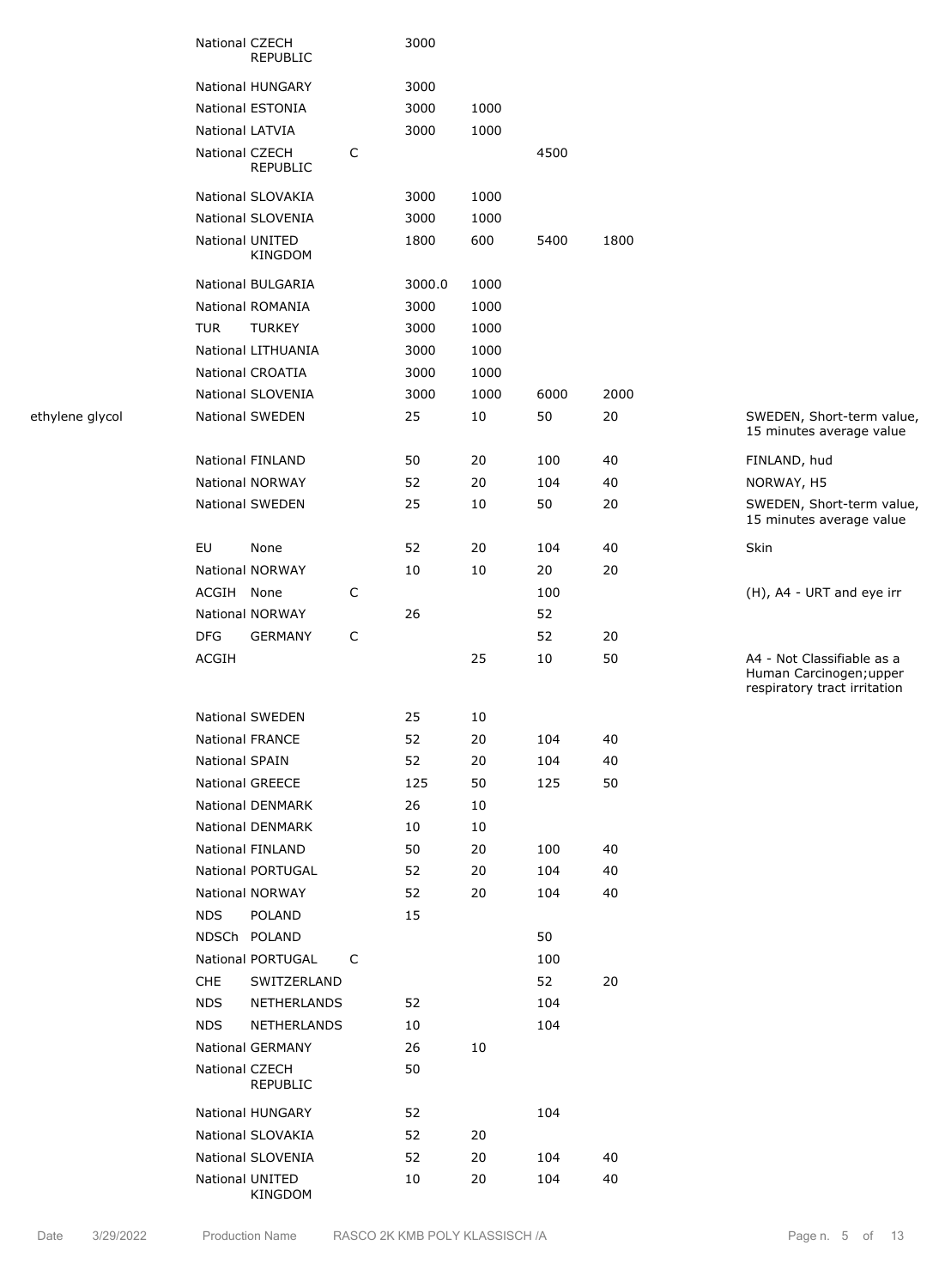|                                         |                | National UNITED<br>KINGDOM |              | 10    | 20     | 30      | 40     |            |                                                                        |
|-----------------------------------------|----------------|----------------------------|--------------|-------|--------|---------|--------|------------|------------------------------------------------------------------------|
|                                         | a OEL          | Malaysi MALAYSIA           | $\mathsf{C}$ |       |        | 100     | 39.4   |            |                                                                        |
|                                         |                | National ESTONIA           |              | 52    | 20     | 104     | 40     |            |                                                                        |
|                                         |                | National LATVIA            |              | 52    | $20\,$ | 104     | 40     |            |                                                                        |
|                                         |                | National CZECH<br>REPUBLIC | $\mathsf{C}$ |       |        | 100     |        |            |                                                                        |
|                                         |                | National SLOVAKIA          | C            |       |        | 104     |        |            |                                                                        |
|                                         |                | National CROATIA           |              | 52    | 20     | 104     | 40     |            |                                                                        |
|                                         | EU             |                            |              | 52    | 20     | 104     | 40     | Indicative | Possibility of significant<br>uptake through the skin                  |
|                                         |                | National UNITED<br>KINGDOM |              | 52    | 20     | 104     | 40     |            |                                                                        |
|                                         |                | National BULGARIA          |              | 52    | 20     | 104     | 40     |            |                                                                        |
|                                         |                | National ROMANIA           |              | 52    | 20     | 104     | 40     |            |                                                                        |
|                                         | <b>TUR</b>     | <b>TURKEY</b>              |              | 52    | 20     | 104     | 40     |            |                                                                        |
|                                         |                | National LITHUANIA         |              | 25    | 10     | 50      | 20     |            |                                                                        |
| 2-octyl-2H-isothiazol-3-<br>one         | <b>DFG</b>     | <b>GERMANY</b>             | C            |       |        | 54      | $10\,$ |            |                                                                        |
|                                         |                | National GERMANY           |              | 0.05  |        |         |        |            |                                                                        |
|                                         | CHE            | SWITZERLAND                |              |       |        | $0.1\,$ |        |            |                                                                        |
|                                         |                | National SLOVENIA          |              | 0.05  |        | 0.05    |        |            |                                                                        |
|                                         | <b>DFG</b>     | <b>GERMANY</b>             | C            |       |        | 0.1     |        |            |                                                                        |
|                                         |                | National SLOVENIA          |              | 0.05  |        | $0.1\,$ |        |            |                                                                        |
| free crystalline silica (Ø<br>$<$ 10 µ) |                | <b>National SWEDEN</b>     |              | 0.100 |        |         |        |            | SWEDEN, respirable aerosol                                             |
|                                         |                | <b>National NORWAY</b>     |              | 0.100 |        |         |        |            | K: Chemicals to be treated<br>as carcinogenic.                         |
|                                         | <b>NDS</b>     | POLAND                     |              | 2.000 |        |         |        |            | frakcja wdychalna                                                      |
|                                         | <b>NDS</b>     | POLAND                     |              | 0.300 |        |         |        |            | frakcja respirabilna                                                   |
|                                         |                | National DENMARK           |              | 0.3   |        | 0.600   |        |            | DENMARK, inhalable<br>aerosol inhalable aerosol                        |
|                                         |                | National DENMARK           |              | 0.100 |        | 0.200   |        |            | DENMARK, respirable<br>aerosol respirable aerosol                      |
|                                         | ACGIH None     |                            |              | 0.025 |        |         |        |            | (R), A2 - Pulm fibrosis, lung<br>cancer                                |
|                                         | EU             | None                       |              | 0.025 |        |         |        |            | A2 (R) - Pulm fibrosis, lung<br>cancer                                 |
|                                         |                | <b>National AUSTRIA</b>    |              | 0.150 |        |         |        |            | $A^*$                                                                  |
|                                         | ACGIH          |                            |              | 0.025 |        |         |        |            | A2 - Suspected Human<br>Carcinogen; lung<br>cancer; pulmonary fibrosis |
|                                         |                | National SWEDEN            |              | 0.1   |        |         |        |            |                                                                        |
|                                         |                | <b>National FRANCE</b>     |              | 0.1   |        |         |        |            |                                                                        |
|                                         | National SPAIN |                            |              | 0.05  |        |         |        |            |                                                                        |
|                                         |                | <b>National DENMARK</b>    |              | 0.3   |        |         |        |            |                                                                        |
|                                         |                | <b>National DENMARK</b>    |              | 0.1   |        |         |        |            |                                                                        |
|                                         |                | <b>National FINLAND</b>    |              | 0.05  |        |         |        |            |                                                                        |
|                                         |                | National PORTUGAL          |              | 0.025 |        |         |        |            |                                                                        |
|                                         |                | National NORWAY            |              | 0.3   |        | 0.9     |        |            |                                                                        |
|                                         |                | <b>National NORWAY</b>     |              | 0.1   |        | 0.9     |        |            |                                                                        |
|                                         |                | National BELGIUM           |              | 0.1   |        |         |        |            |                                                                        |
|                                         | <b>NDS</b>     | POLAND                     |              | 0.1   |        |         |        |            |                                                                        |
|                                         |                |                            |              |       |        |         |        |            |                                                                        |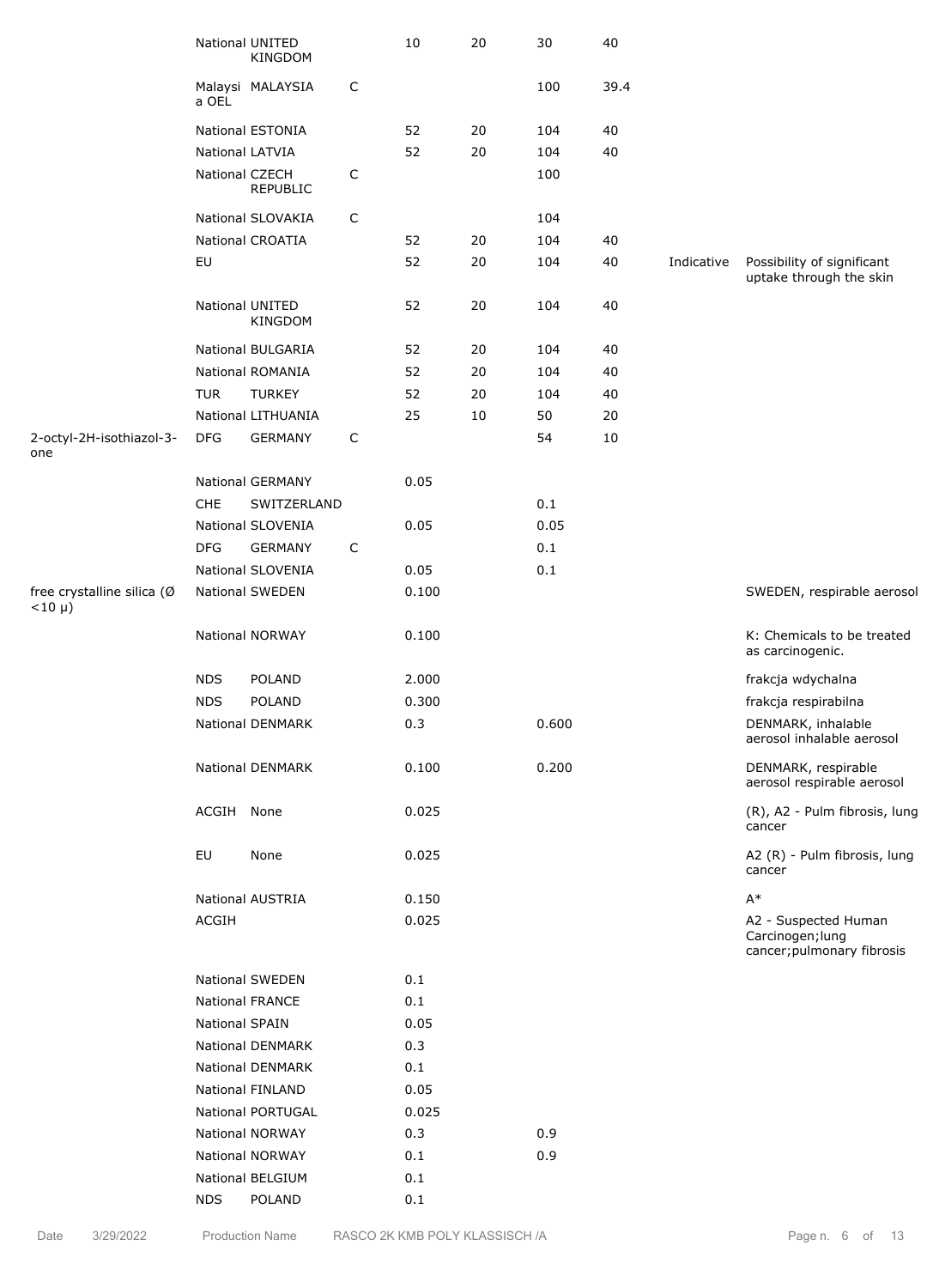|                | NDS NETHERLANDS          | 0.075 |     |
|----------------|--------------------------|-------|-----|
| National CZECH | <b>REPUBLIC</b>          | 0.1   |     |
|                | National HUNGARY         | 0.15  |     |
| a OEL          | Malaysi MALAYSIA         | 0.1   |     |
|                | National ESTONIA         | 0.1   |     |
|                | National SLOVAKIA        | 0.1   | 0.5 |
|                | National SLOVENIA        | 0.1   |     |
|                | <b>National BULGARIA</b> | 0.07  |     |
|                | National ROMANIA         | 0.1   |     |
|                | National LITHUANIA       | 0.1   |     |
|                | National CROATIA         | 0.1   |     |
| National ITALY |                          | 0.100 |     |

0.1 mg/m3 TWA (respirable dust)

## **Predicted No Effect Concentration (PNEC) values**

| Component       | CAS-No.        | <b>PNEC</b><br>Limit | <b>Exposure Route</b>                             | <b>Exposure Frequency Remark</b> |
|-----------------|----------------|----------------------|---------------------------------------------------|----------------------------------|
| ethylene glycol | $107 - 21 - 1$ | $10 \text{ mg/l}$    | Fresh Water                                       |                                  |
|                 |                | $1 \text{ mg/l}$     | Marine water                                      |                                  |
|                 |                | 1.53 mg/kg Soil      |                                                   |                                  |
|                 |                | 37 mg/kg             | Freshwater<br>sediments                           |                                  |
|                 |                | $10 \text{ mg/l}$    | Intermittent release                              |                                  |
|                 |                |                      | 199.5 mg/l Microorganisms in<br>sewage treatments |                                  |
|                 |                | $3.7 \text{ mg/kg}$  | Marine water<br>sediments                         |                                  |

## **Derived No Effect Level. (DNEL)**

| Component       | CAS-No.        | <b>Industr Profess mer</b><br>ional<br>v |             | Worker Worker Consu Exposure Route | <b>Exposure Frequency Remark</b> |
|-----------------|----------------|------------------------------------------|-------------|------------------------------------|----------------------------------|
| ethylene glycol | $107 - 21 - 1$ | 106<br>mg/kg                             | 53<br>mg/kg | Human Dermal                       | Long Term, systemic<br>effects   |
|                 |                |                                          | 53<br>mg/kg | Human Oral                         | Long Term, systemic<br>effects   |
|                 |                | 35<br>mq/m3                              | mq/m3       | Human Inhalation                   | Long Term, local<br>effects      |

#### **8.2. Exposure controls**

Eye protection:

Use close fitting safety goggles, don't use eye lens.

Protection for skin:

Use clothing that provides comprehensive protection to the skin, e.g. cotton, rubber, PVC or viton.

Protection for hands:

Suitable materials for safety gloves; EN ISO 374:

Polychloroprene - CR: thickness >=0,5mm; breakthrough time >=480min.

Nitrile rubber - NBR: thickness >=0,35mm; breakthrough time >=480min.

Butyl rubber - IIR: thickness >=0,5mm; breakthrough time >=480min.

Fluorinated rubber - FKM: thickness >=0,4mm; breakthrough time >=480min.

Neoprene gloves are suggested (0,5 mm) not recommended gloves: not waterproof gloves

Respiratory protection:

Personal Protective Equipment should comply with relevant CE standards (as EN ISO 374 for gloves and EN ISO 166 for goggles), correctly maintained and stored. Consult the supplier to check the suitability of equipment against specific chemicals and for user information.

Respiratory protection must be used where exposure levels exceed workplace exposure limits. Refer to appropriate EN standards, like EN 136, 140, 143, 149, 14387 for information on selection and use of appropriate respiratory protection equipment.

Hygienic and Technical measures

Not available

Appropriate engineering controls: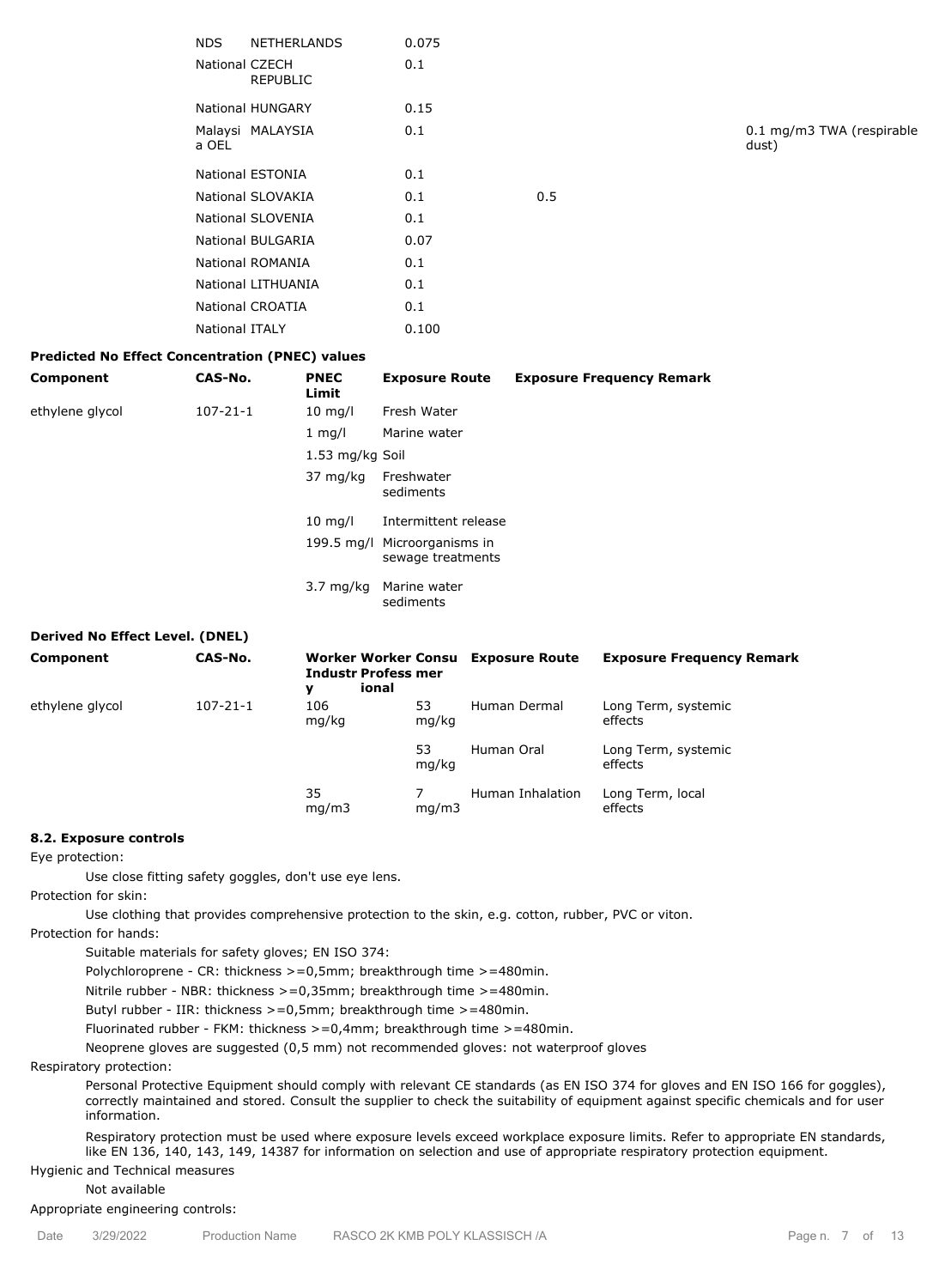## **SECTION 9: Physical and chemical properties 9.1. Information on basic physical and chemical properties**

Physical state: Liquid Appearance: paste Color: Black Odour: Characteristic Odour threshold: Melting point / freezing point: Not available Initial boiling point and boiling range: Not available Flammability: Not available Upper/lower flammability or explosive limits: Not available Flash point: Not available Auto-ignition temperature: Not available Decomposition temperature: Not available pH: 10.60 Viscosity: 250,000.00 cPs Kinematic viscosity: Not available Solubility in water: dispersible Solubility in oil: Not available Partition coefficient (n-octanol/water): Not available Vapour pressure: Not available Relative density: 0.73 g/cm3 Vapour density: Not available **Particle characteristics:** Particle size: Not available

# **9.2. Other information**

Miscibility: Not available Conductivity: Not available Explosive properties:  $==$ No other relevant information

### **SECTION 10: Stability and reactivity**

#### **10.1. Reactivity**

Stable under normal conditions

**10.2. Chemical stability**

Stable under normal conditions

**10.3. Possibility of hazardous reactions**

#### None.

**10.4. Conditions to avoid**

Stable under normal conditions.

- **10.5. Incompatible materials**
- None in particular.
- **10.6. Hazardous decomposition products** None.

# **SECTION 11: Toxicological information**

# **11.1. Information on hazard classes as defined in Regulation (EC) No 1272/2008**

**Toxicological information of the mixture:**

| a) acute toxicity                | Not classified                                                                      |
|----------------------------------|-------------------------------------------------------------------------------------|
|                                  | Based on available data, the classification criteria are not met                    |
| b) skin corrosion/irritation     | Not classified                                                                      |
|                                  | Based on available data, the classification criteria are not met                    |
| c) serious eye damage/irritation | Not classified                                                                      |
|                                  | Based on available data, the classification criteria are not met                    |
|                                  | d) respiratory or skin sensitisation The product is classified: Skin Sens. 1A(H317) |
| e) germ cell mutagenicity        | Not classified                                                                      |
|                                  | Based on available data, the classification criteria are not met                    |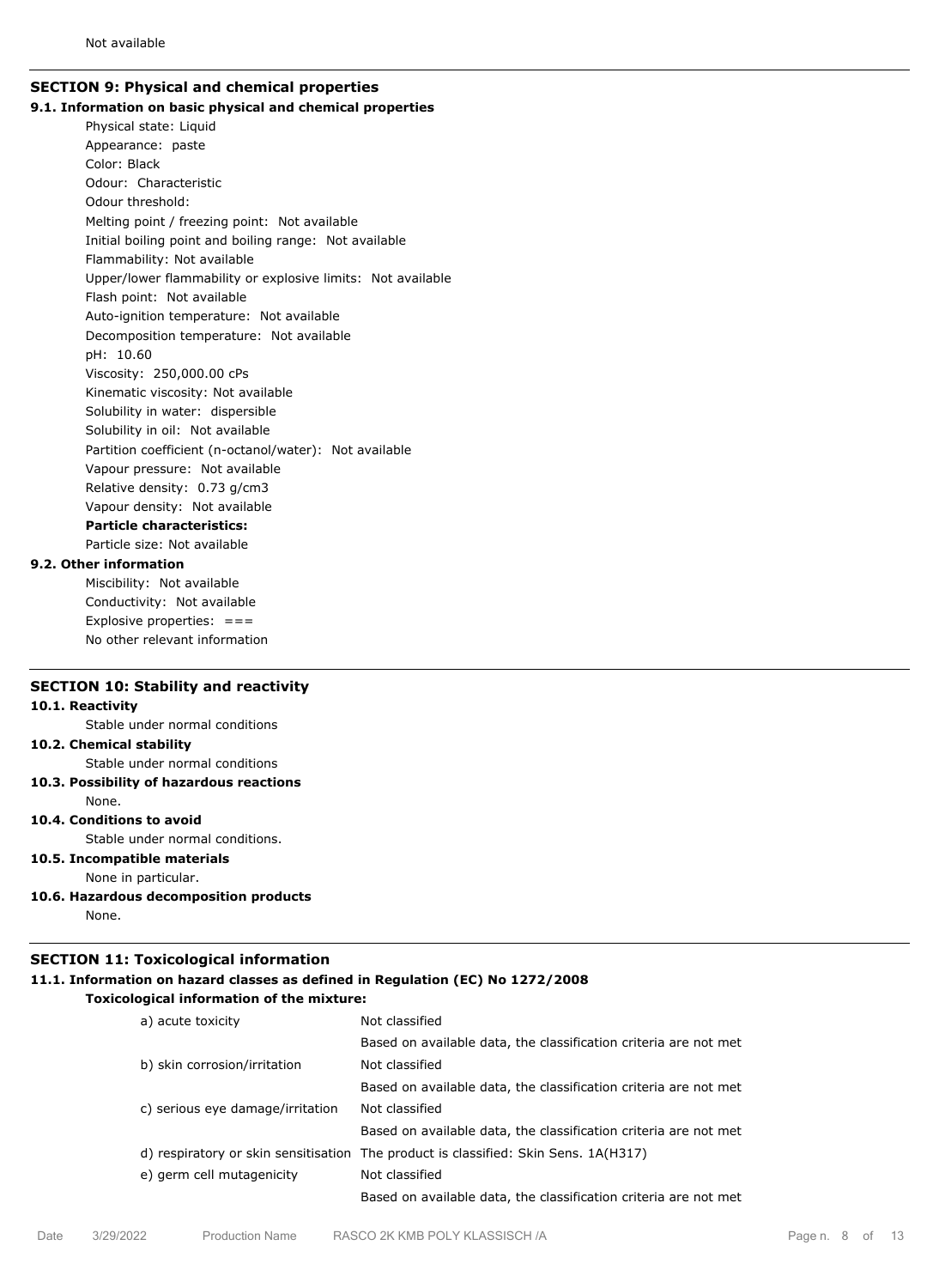| f) carcinogenicity       |                                                              | Not classified                                                   |  |  |  |  |
|--------------------------|--------------------------------------------------------------|------------------------------------------------------------------|--|--|--|--|
|                          |                                                              | Based on available data, the classification criteria are not met |  |  |  |  |
| g) reproductive toxicity |                                                              | Not classified                                                   |  |  |  |  |
|                          |                                                              | Based on available data, the classification criteria are not met |  |  |  |  |
|                          | h) STOT-single exposure                                      | Not classified                                                   |  |  |  |  |
|                          |                                                              | Based on available data, the classification criteria are not met |  |  |  |  |
|                          | i) STOT-repeated exposure                                    | Not classified                                                   |  |  |  |  |
|                          |                                                              | Based on available data, the classification criteria are not met |  |  |  |  |
| j) aspiration hazard     |                                                              | Not classified                                                   |  |  |  |  |
|                          |                                                              | Based on available data, the classification criteria are not met |  |  |  |  |
|                          |                                                              | Toxicological information on main components of the mixture:     |  |  |  |  |
| pentane                  | a) acute toxicity                                            | LD50 Skin Rabbit = 3000 mg/kg                                    |  |  |  |  |
|                          |                                                              | LC50 Inhalation Rat = $364$ g/m3 4h                              |  |  |  |  |
|                          |                                                              | LD50 Oral Rat $> 2000$ mg/kg                                     |  |  |  |  |
| ethylene glycol          | a) acute toxicity                                            | LC50 Inhalation Rat $> 2.50000$ mg/l 6h                          |  |  |  |  |
|                          |                                                              | LD50 Skin Rat > 3500.00000 mg/kg                                 |  |  |  |  |
| one                      | 2-octyl-2H-isothiazol-3- a) acute toxicity                   | ATE - Oral: 125 mg/kg bw                                         |  |  |  |  |
|                          |                                                              | ATE - Dermal: 311 mg/kg bw                                       |  |  |  |  |
|                          |                                                              | LD50 Oral Rat = $318 \text{ mg/kg}$                              |  |  |  |  |
|                          |                                                              | LD50 Skin Rabbit = $311 \text{ mg/kg}$                           |  |  |  |  |
|                          |                                                              | LC50 Inhalation Dust Rat = $0.58$ mg/l 4h                        |  |  |  |  |
| $<$ 10 µ)                | free crystalline silica $(\emptyset \quad a)$ acute toxicity | LD50 Oral Rat = 500 mg/kg                                        |  |  |  |  |

## **11.2 Information on other hazards**

# **Endocrine disrupting properties:**

No endocrine disruptor substances present in concentration  $>= 0.1\%$ 

## **SECTION 12: Ecological information**

## **12.1. Toxicity**

Adopt good working practices, so that the product is not released into the environment. Eco-Toxicological Information:

## **List of Eco-Toxicological properties of the product**

Not classified for environmental hazards

Based on available data, the classification criteria are not met

# **List of components with eco-toxicological properties**

|      | Component       |                        | Ident. Numb.                                                                | <b>Ecotox Infos</b>            |                                                                                |
|------|-----------------|------------------------|-----------------------------------------------------------------------------|--------------------------------|--------------------------------------------------------------------------------|
|      | pentane         |                        | CAS: 109-66-0 -<br>EINECS: 203-692-4<br>- INDEX: 601-006-<br>$00-1$         |                                | a) Aquatic acute toxicity : LC50 Fish Oncorhynchus mykiss = $9.87$ mg/L $96$   |
|      |                 |                        |                                                                             |                                | a) Aquatic acute toxicity : LC50 Fish Pimephales promelas = $11.59$ mg/L 96    |
|      |                 |                        |                                                                             |                                | a) Aquatic acute toxicity : LC50 Fish Lepomis macrochirus = $9.99$ mg/L $96$ h |
|      |                 |                        |                                                                             | <b>IUCLID</b>                  | a) Aquatic acute toxicity: EC50 Daphnia Daphnia magna = $9.74$ mg/L 48h        |
|      | isopentane      |                        | CAS: 78-78-4 -<br>EINECS: 201-142-8 IUCLID<br>$-$ INDEX: 601-006-<br>$00-1$ |                                | a) Aquatic acute toxicity : EC50 Daphnia Daphnia magna = $2.3$ mg/L 48h        |
|      | ethylene glycol |                        | $CAS: 107-21-1-$<br>EINECS: 203-473-3                                       |                                | a) Aquatic acute toxicity: $EC50$ Daphnia $> 100$ mg/L 48                      |
| Date | 3/29/2022       | <b>Production Name</b> |                                                                             | RASCO 2K KMB POLY KLASSISCH /A | Page n. 9 of<br>- 13                                                           |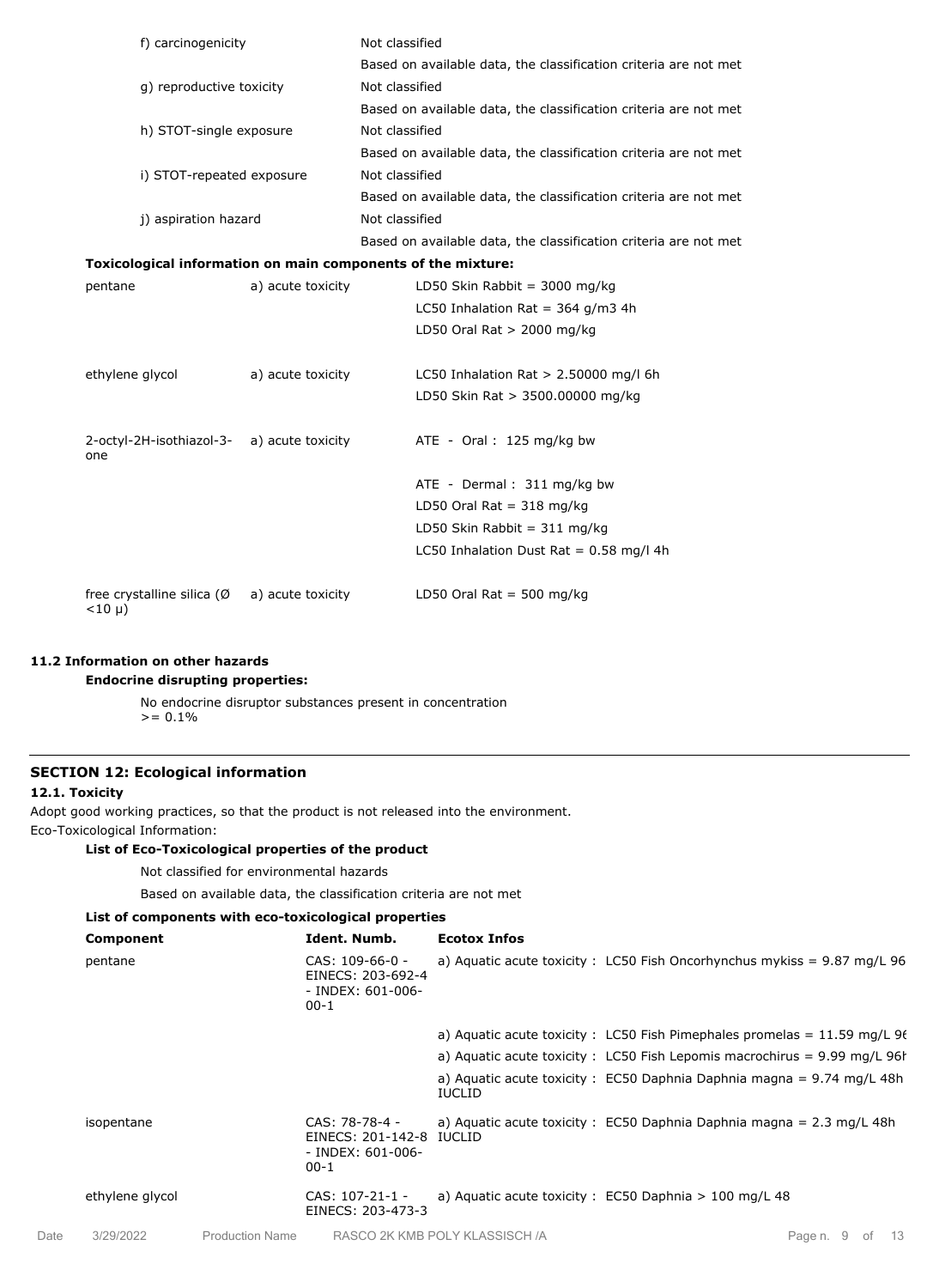|                             | - INDEX: 603-027-<br>$00 - 1$                                           |                                                                                                          |
|-----------------------------|-------------------------------------------------------------------------|----------------------------------------------------------------------------------------------------------|
|                             |                                                                         | a) Aquatic acute toxicity : $EC50$ Algae > 100 mg/L 96                                                   |
|                             |                                                                         | a) Aquatic acute toxicity : LC50 Fish $> 100$ mg/L 96                                                    |
|                             |                                                                         | b) Aquatic chronic toxicity: NOEC Fish > 100 mg/L - 7 d                                                  |
|                             |                                                                         | b) Aquatic chronic toxicity : NOEC Daphnia $> 100$ mg/L - 7 d                                            |
|                             |                                                                         | b) Aquatic chronic toxicity: NOEC Algae > 100 mg/L 72                                                    |
|                             |                                                                         | a) Aquatic acute toxicity : LC50 Fish Oncorhynchus mykiss = $41000$ mg/L $\overline{S}$<br><b>IUCLID</b> |
|                             |                                                                         | a) Aquatic acute toxicity: LC50 Fish Oncorhynchus mykiss 14 mL/L 96h EP.                                 |
|                             |                                                                         | a) Aquatic acute toxicity : LC50 Fish Lepomis macrochirus = $27540$ mg/L 9<br>EPA                        |
|                             |                                                                         | a) Aquatic acute toxicity : LC50 Fish Oncorhynchus mykiss = $40761$ mg/L $\overline{5}$<br><b>IUCLID</b> |
|                             |                                                                         | a) Aquatic acute toxicity: LC50 Fish Pimephales promelas 40000 mg/L 96h<br><b>EPA</b>                    |
|                             |                                                                         | a) Aquatic acute toxicity : LC50 Fish Poecilia reticulata = $16000 \text{ mg/L}$ 96h<br><b>IUCLID</b>    |
|                             |                                                                         | a) Aquatic acute toxicity : EC50 Daphnia Daphnia magna = 46300 mg/L 48<br><b>IUCLID</b>                  |
|                             |                                                                         | a) Aquatic acute toxicity: EC50 Algae Pseudokirchneriella subcapitata 6500<br>mg/L 96h IUCLID            |
| 2-octyl-2H-isothiazol-3-one | CAS: 26530-20-1 -<br>EINECS: 247-761-7<br>- INDEX: 613-112-<br>$00 - 5$ | a) Aquatic acute toxicity : $EC50$ Daphnia = 0.42 mg/L 48                                                |
|                             |                                                                         | a) Aquatic acute toxicity : $EC50$ Algae = 0.084 mg/L 72                                                 |
|                             |                                                                         | a) Aquatic acute toxicity : LC50 Fish = $0.036$ mg/L 96                                                  |
|                             |                                                                         | a) Aquatic acute toxicity : LC50 Fish = $0.18$ mg/L 96                                                   |
|                             |                                                                         | b) Aquatic chronic toxicity : NOEC Daphnia = $0.002$ mg/L - 21 d                                         |
|                             |                                                                         | b) Aquatic chronic toxicity : NOEC Fish = $0.022$ mg/L - 28 d                                            |
|                             |                                                                         | b) Aquatic chronic toxicity : NOEC Algae = $0.004$ mg/L 72                                               |

#### **12.2. Persistence and degradability**

Not available

#### **12.3. Bioaccumulative potential**

Not available

## **12.4. Mobility in soil**

Not available

## **12.5. Results of PBT and vPvB assessment**

No PBT, vPvB or endocrine disruptor substances present in concentration  $> = 0.1\%$ .

## **12.6 Endocrine disrupting properties**

No endocrine disruptor substances present in concentration  $>= 0.1\%$ 

# **12.7 Other adverse effects**

Not available

# **SECTION 13: Disposal considerations**

# **13.1. Waste treatment methods**

The generation of waste should be avoided or minimized wherever possible. Recover if possible.

A waste code (EWC) according to European List of Waste (LoW) cannot be specified, due to dependence on the usage. Contact and send to an authorized waste disposal service.

## Methods of disposal:

Disposal of this product, solutions, packaging and any by-products should at all times comply with the requirements of environmental protection and waste disposal legislation and any regional local authority requirements.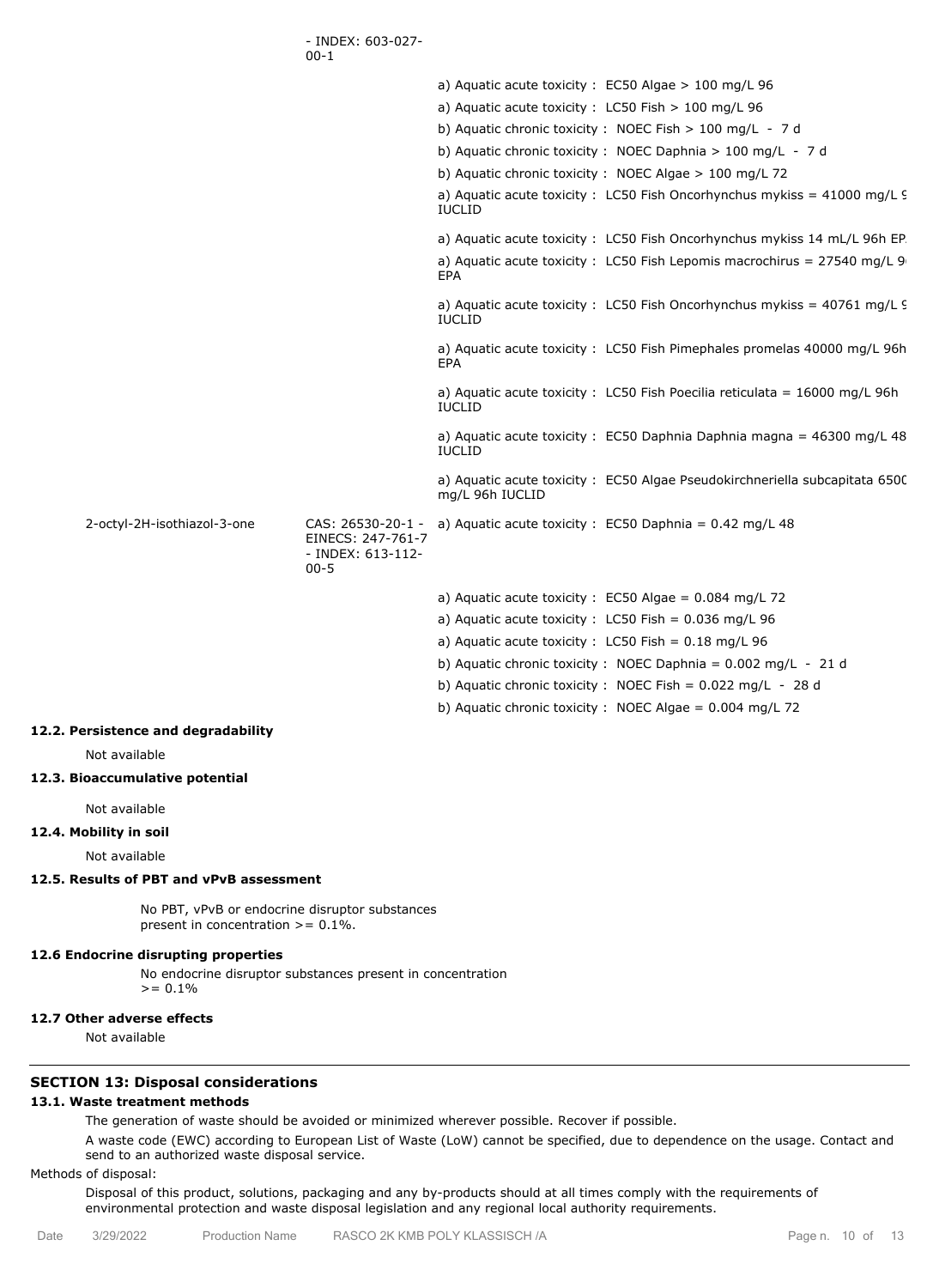Dispose of surplus and nonrecyclable products via a licensed waste disposal contractor.

Do not dispose of waste into sewers.

Hazardous waste: Yes

Disposal considerations:

Do not allow to enter drains or watercourses.

Dispose of product according to all federal, state and local applicable regulations.

If this product is mixed with other wastes, the original waste product code may no longer apply and the appropriate code should be assigned.

Dispose of containers contaminated by the product in accordance with local or national legal provisions. For further information, contact your local waste authority.

Special precautions:

This material and its container must be disposed of in a safe way. Care should be taken when handling untreated empty containers. Avoid dispersal of spilled material and runoff and contact with soil, waterways, drains and sewers.

Empty containers or liners may retain some product residues. Do not re-use empty containers.

# **SECTION 14: Transport information**

Not classified as dangerous in the meaning of transport regulations.

### **14.1. UN number or ID number**

Not Applicable

### **14.2. UN proper shipping name**

Not Applicable

**14.3. Transport hazard class(es)**

Not Applicable

**14.4. Packing group**

Not Applicable

**14.5. Environmental hazards**

Not Applicable

## **14.6. Special precautions for user**

Not Applicable

Road and Rail ( ADR-RID ) :

# Not Applicable

Air ( IATA ) :

Not Applicable

Sea ( IMDG ) :

Not Applicable

## **14.7. Maritime transport in bulk according to IMO instruments**

Not Applicable

Bitumen based product. When transported at elevated temperature, the product must be considered dangerous for all modes of transport.

# **SECTION 15: Regulatory information**

### **15.1. Safety, health and environmental regulations/legislation specific for the substance or mixture**

VOC (2004/42/EC) : N.A. g/l Dir. 98/24/EC (Risks related to chemical agents at work) Dir. 2000/39/EC (Occupational exposure limit values) Regulation (EC) n. 1907/2006 (REACH) Regulation (EU) n. 2020/878 Regulation (EC) n. 1272/2008 (CLP) Regulation (EC) n. 790/2009 (ATP 1 CLP) and (EU) n. 758/2013 Regulation (EU) n. 286/2011 (ATP 2 CLP) Regulation (EU) n. 618/2012 (ATP 3 CLP) Regulation (EU) n. 487/2013 (ATP 4 CLP) Regulation (EU) n. 944/2013 (ATP 5 CLP) Regulation (EU) n. 605/2014 (ATP 6 CLP) Regulation (EU) n. 2015/1221 (ATP 7 CLP) Regulation (EU) n. 2016/918 (ATP 8 CLP) Regulation (EU) n. 2016/1179 (ATP 9 CLP) Regulation (EU) n. 2017/776 (ATP 10 CLP) Regulation (EU) n. 2018/669 (ATP 11 CLP) Regulation (EU) n. 2019/521 (ATP 12 CLP) Regulation (EU) n. 2018/1480 (ATP 13 CLP) Regulation (EU) n. 2020/217 (ATP 14 CLP) Regulation (EU) n. 2020/1182 (ATP 15 CLP)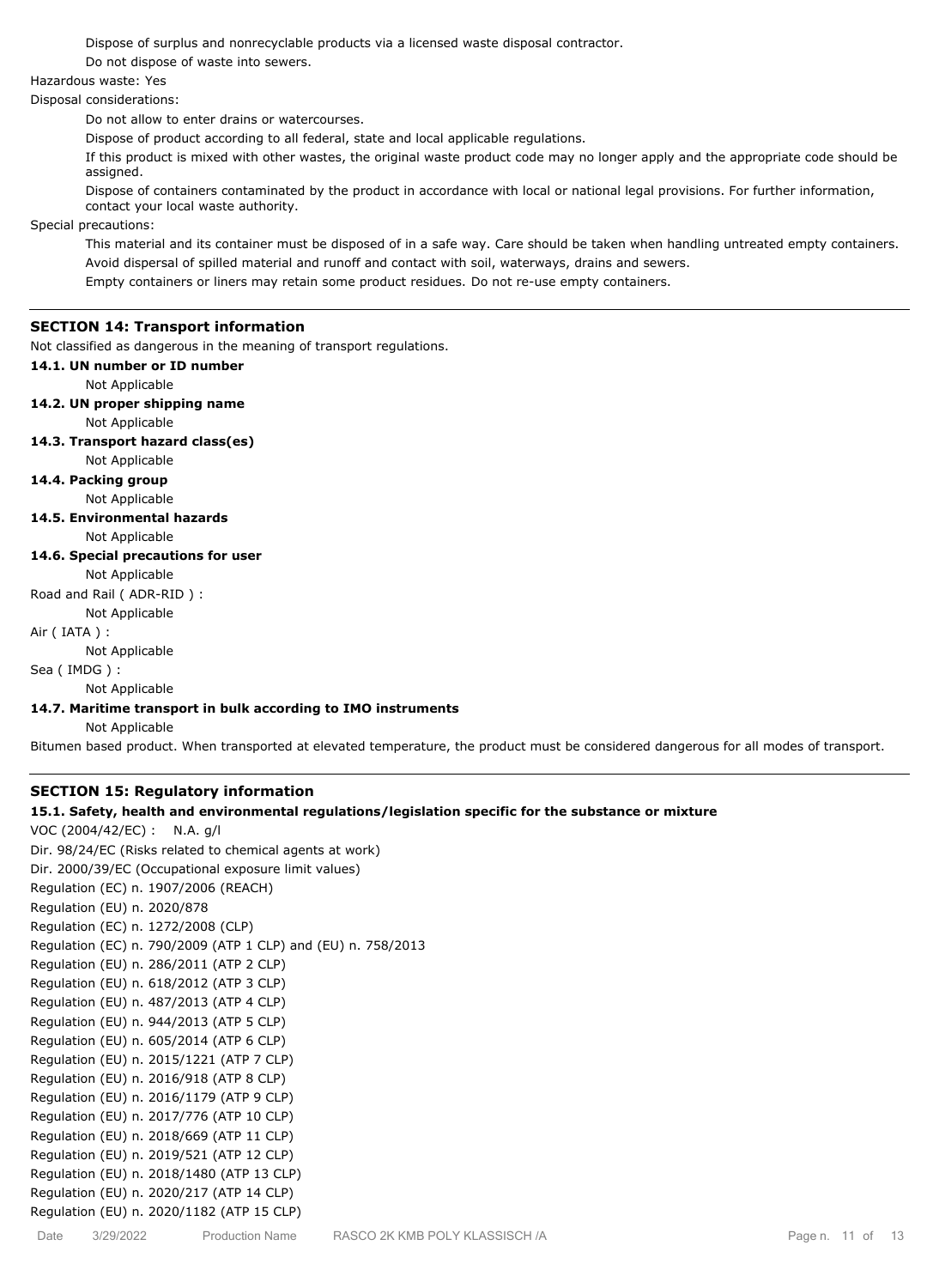## Provisions related to directive EU 2012/18 (Seveso III):

#### Not available

**Restrictions related to the product or the substances contained according to Annex XVII Regulation (EC) 1907/2006 (REACH) and subsequent modifications:**

Restrictions related to the product: 3

Restrictions related to the substances contained: 40, 75

#### **SVHC Substances:**

1

No data available

#### **German Water Hazard Class (WGK)**

## **15.2. Chemical safety assessment**

No Chemical Safety Assessment has been carried out for the mixture.

# **SECTION 16: Other information**

| Code             | <b>Description</b>                                                              |                                                                  |  |
|------------------|---------------------------------------------------------------------------------|------------------------------------------------------------------|--|
| H <sub>224</sub> | Extremely flammable liquid and vapour.                                          |                                                                  |  |
| H <sub>225</sub> | Highly flammable liquid and vapour.                                             |                                                                  |  |
| H302             | Harmful if swallowed.                                                           |                                                                  |  |
| H304             | May be fatal if swallowed and enters airways.                                   |                                                                  |  |
| H317             | May cause an allergic skin reaction.                                            |                                                                  |  |
| H336             | May cause drowsiness or dizziness.                                              |                                                                  |  |
| H372             | Causes damage to organs through prolonged or repeated exposure.                 |                                                                  |  |
| H373             | May cause damage to organs through prolonged or repeated exposure if swallowed. |                                                                  |  |
| H411             | Toxic to aquatic life with long lasting effects.                                |                                                                  |  |
| Code             | Hazard class and hazard category                                                | <b>Description</b>                                               |  |
| 2.6/1            | Flam. Lig. 1                                                                    | Flammable liquid, Category 1                                     |  |
| 2.6/2            | Flam. Lig. 2                                                                    | Flammable liquid, Category 2                                     |  |
| 2.8/G            | Self-react. G                                                                   | Self-reactive substance or mixture, Type G                       |  |
| 3.1/4/Oral       | Acute Tox. 4                                                                    | Acute toxicity (oral), Category 4                                |  |
| 3.10/1           | Asp. Tox. 1                                                                     | Aspiration hazard, Category 1                                    |  |
| 3.4.2/1A         | Skin Sens. 1A                                                                   | Skin Sensitisation, Category 1A                                  |  |
| 3.8/3            | STOT SE 3                                                                       | Specific target organ toxicity $-$ single exposure, Category 3   |  |
| 3.9/1            | STOT RE 1                                                                       | Specific target organ toxicity $-$ repeated exposure, Category 1 |  |
| 3.9/2            | STOT RE 2                                                                       | Specific target organ toxicity - repeated exposure, Category 2   |  |
| 4.1/C2           | Aquatic Chronic 2                                                               | Chronic (long term) aquatic hazard, category 2                   |  |

**Classification and procedure used to derive the classification for mixtures according to Regulation (EC) 1272/2008 [CLP]:**

| Classification according to Regulation Classification procedure |                    |
|-----------------------------------------------------------------|--------------------|
| (EC) Nr. 1272/2008                                              |                    |
| 3.4.2/1A                                                        | Calculation method |

If appropriate, specific provisions in relation to possible training for workers are mentioned in section 2. Any training related to safety in the workplace must in any case refer to a risk assessment that must be carried out by a company safety officer taking into account the specific operating and environmental conditions in which the products are used.

This document was prepared by a competent person who has received appropriate training.

Main bibliographic sources:

ECDIN - Environmental Chemicals Data and Information Network - Joint Research Centre, Commission of the European Communities

SAX's DANGEROUS PROPERTIES OF INDUSTRIAL MATERIALS - Eight Edition - Van Nostrand Reinold

The information contained herein is based on our state of knowledge at the above-specified date. It refers solely to the product indicated and constitutes no guarantee of particular quality.

It is the duty of the user to ensure that this information is appropriate and complete with respect to the specific use intended. This SDS cancels and replaces any preceding release.

Legend to abbreviations and acronyms used in the safety data sheet:

ACGIH: American Conference of Governmental Industrial Hygienists

ADR: European Agreement concerning the International Carriage of Dangerous Goods by Road.

AND: European Agreement concerning the International Carriage of Dangerous Goods by Inland Waterways

ATE: Acute Toxicity Estimate